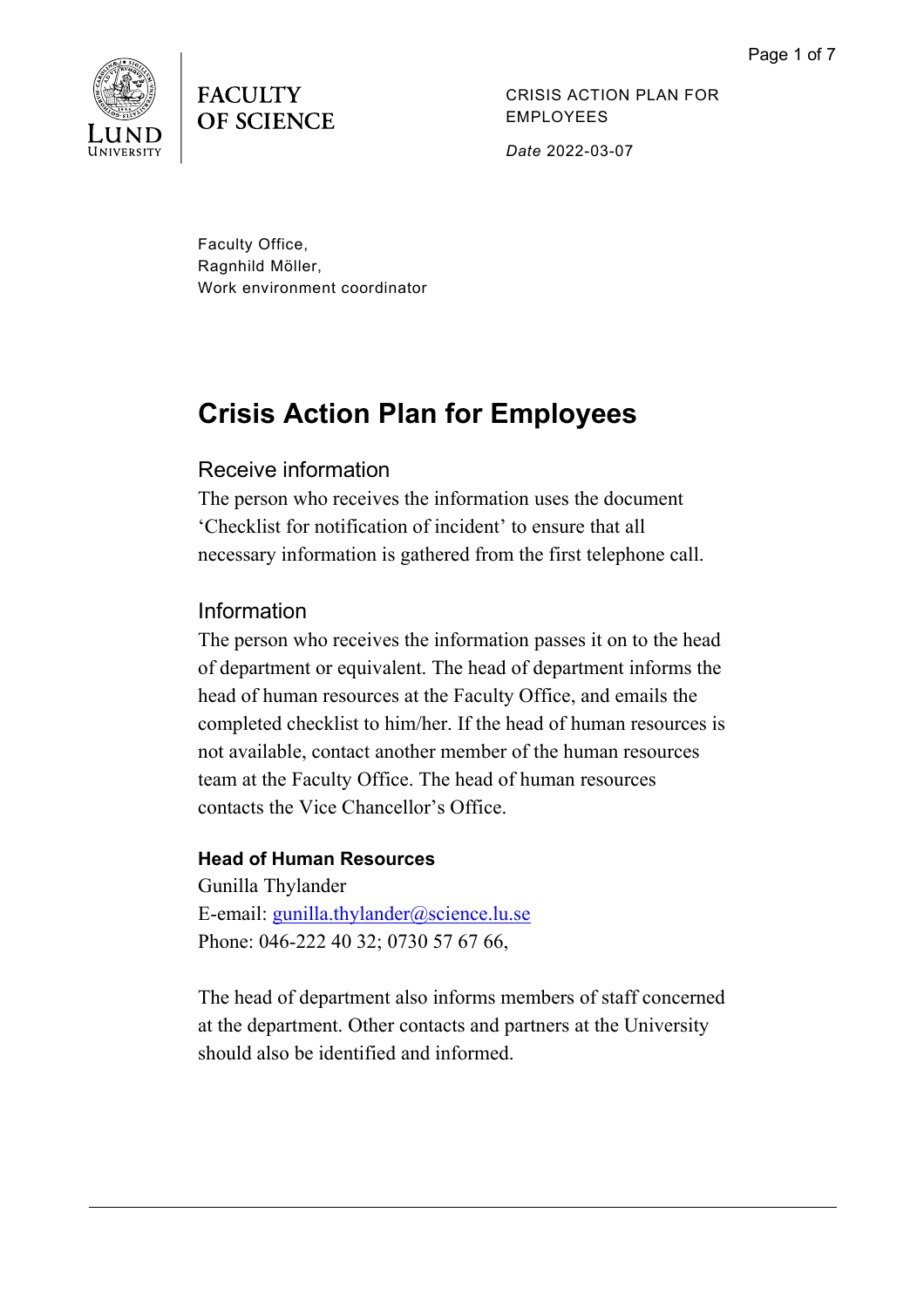### **Suggested text for message to staff of the department/faculty:**

Subject: Notification of death

*Dear colleagues,* 

*It is with great sadness that I have to inform you that our highly respected colleague xxx at the Department of xxx has died. Our thoughts go to xxx family and friends. A memorial will be held, to which all are welcome. Details of the time and place will follow as soon as possible.*

*Xxx, Dean/Head of Department* 

# Planning meeting

The head of department promptly calls a planning meeting. Those attending the planning meeting are to include (but are not limited to):

- Head of Department
- Head of Division/Unit (where applicable)
- Head of Human Resources at the Faculty of Science
- Doctoral Student Ombudsman, e-mail: [ldk@ldk.lu.se](mailto:ldk@ldk.lu.se)

The meeting will discuss what measures need to be taken, who is to be responsible for them and when the actions are to completed.

### **Examples of what needs to be done**

- Contact with relatives
- Memorial
- Representation at funeral, wreath, etc.
- Obituary
- Information to the staff of the department
- Contact with Occupational Health Service to offer counselling to staff, [Occupational Health Service web,](https://www.staff.lu.se/employment/work-environment-and-health/health-and-wellness/occupational-health-service) phone: 046-222 32 80

### **Duties**

- Consider what duties (e.g. teaching) need to be taken over immediately
- Consider whether external partners need to be informed
- Consider whether the person concerned had commitments that need to be cancelled, e.g. meetings and conferences.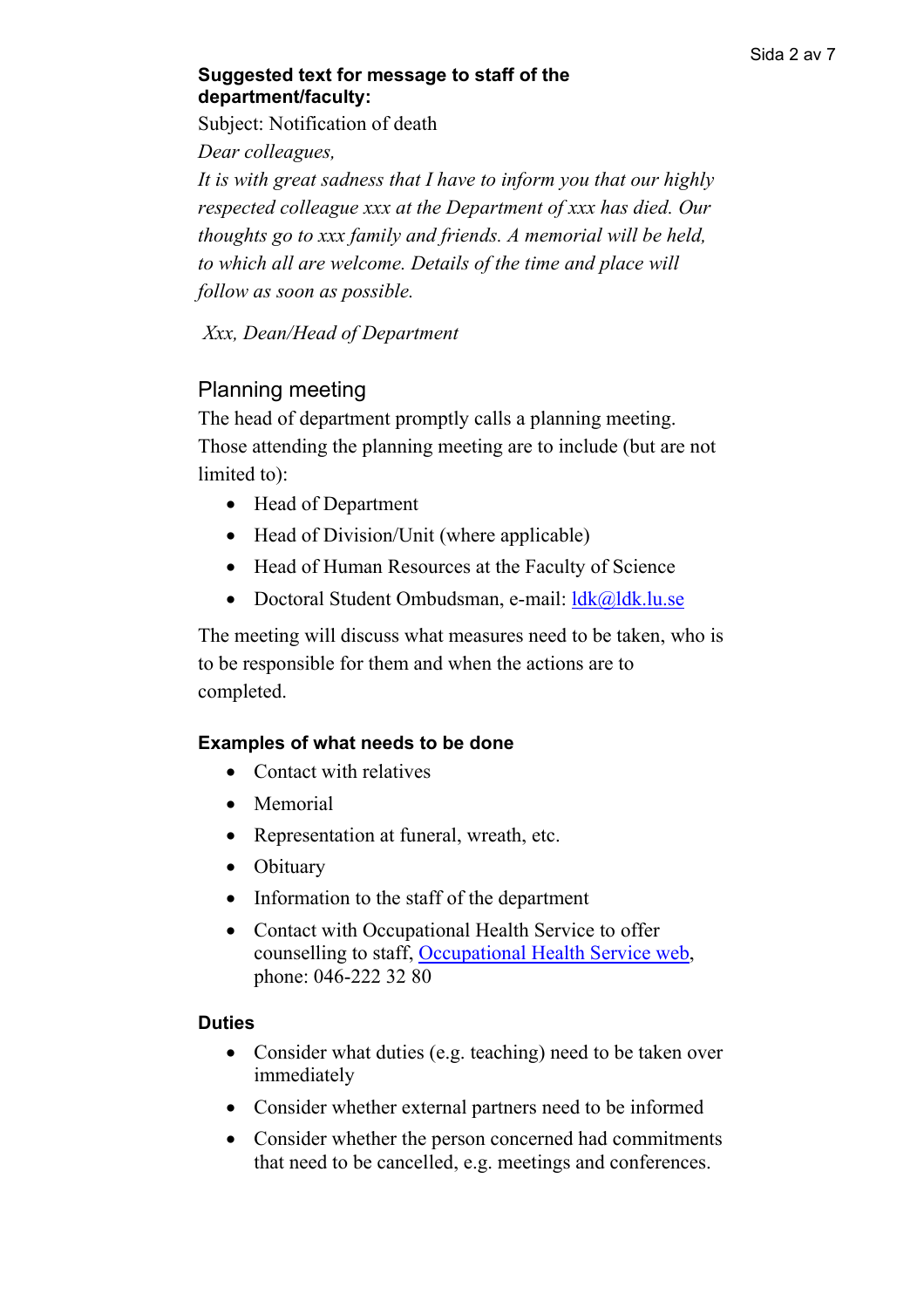### **Administration**

Responsibility of the head of human resources at the department concerned or the human resources team at the Faculty Office.

- Check what access rights the person concerned had and cancel these
- Close the Lucat account of the person concerned
- Inform the HR-staff at the Faculty's office so that salary payments are stopped/adjusted
- Insurance
- Survivor's pension
- Check what keys, access cards, etc. the person concerned had and ensure they are returned to the University
- Assist in emptying the office of the person concerned

# **Contact details**

### Deans

#### **Dean**

Sven Lidin, e-mail: [sven.lidin@chem.lu.se,](mailto:sven.lidin@chem.lu.se) phone: 046-222 82 13; 0727-29 10 30

### **Deputy dean**

Karin Hall, e-mail: [karin.hall@nateko.lu.se,](mailto:karin.hall@nateko.lu.se) phone: 046-222 97 23

### **Vice-dean**

Sandra Pott, e-mail: [sandra.pott@math.lu.se,](mailto:sandra.pott@math.lu.se) phone: 046-222 85 42

#### **Vice-dean**

Anders Tunlid, e-mail: [anders.tunlid@biol.lu.se,](mailto:anders.tunlid@biol.lu.se) phone: 046-222 37 57; 0703-14 00 67

# Faculty Office

### **Head of Human Resources**

Gunilla Thylander, e-mail: [gunilla.thylander@science.lu.se,](mailto:gunilla.thylander@science.lu.se) phone: 046-222 40 32; 0730-57 67 66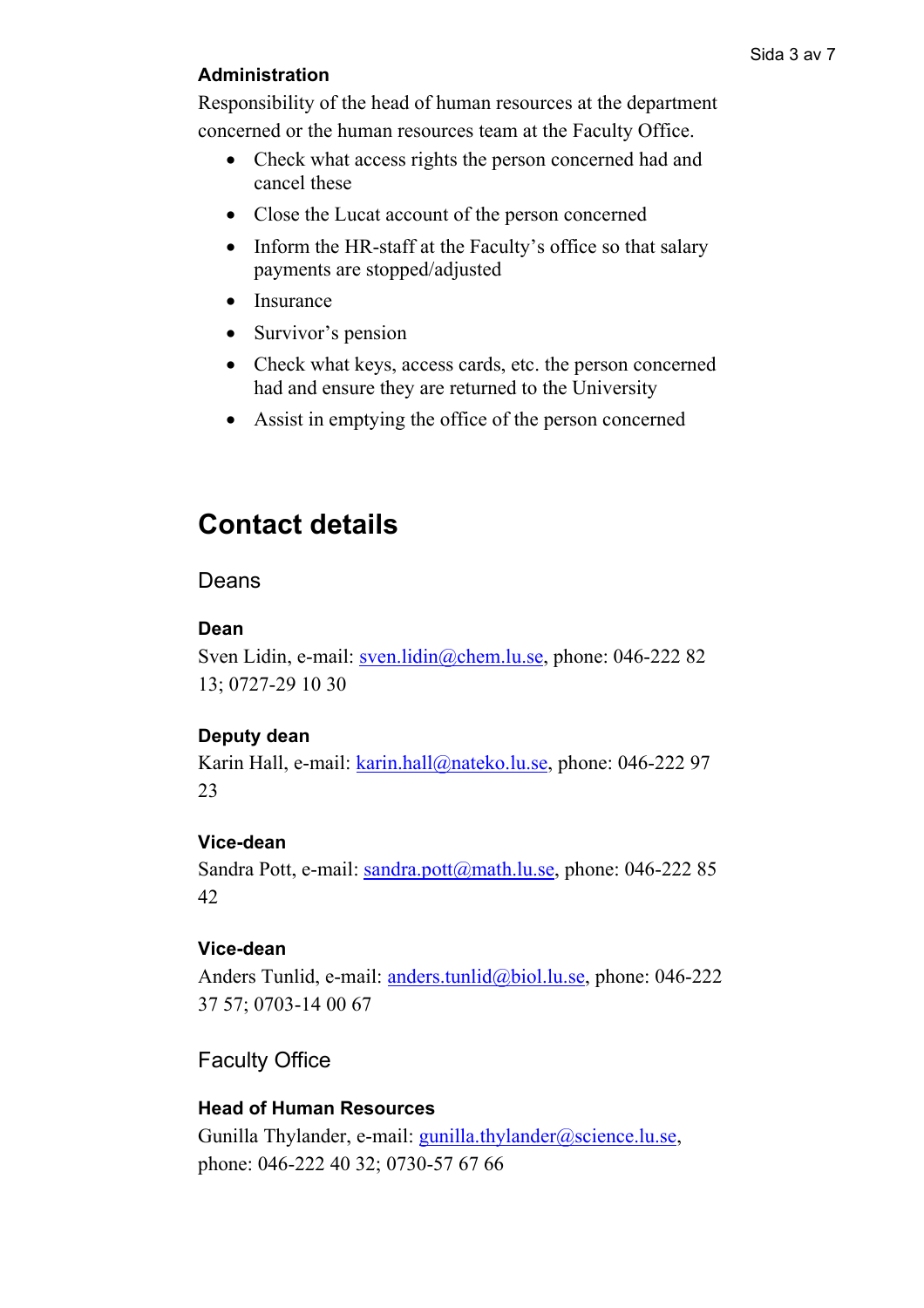#### Sida 4 av 7

### **Head of Office**

Catrin Malmström, e-mail: [catrin.malmstrom@science.lu.se,](mailto:catrin.malmstrom@science.lu.se) phone: 046-222 71 83; 0703-35 52 91

### Centre for Environmental and Climate Science

### **Head of centre**

Per Persson, e-mail: [per.persson@cec.lu.se,](mailto:per.persson@cec.lu.se) phone: 046-222 17 96, 0702-66 38 79

#### **Deputy head of centre**

Katarina Hedlund, e-mail: [katarina.hedlund@biol.lu.se,](mailto:katarina.hedlund@biol.lu.se) phone: 046-222 37 98; 0725-62 10 04

#### **Assistant head of centre**

Yann Clough, e-mail: [yann.clough@cec.lu.se,](mailto:yann.clough@cec.lu.se) phone: 046-222 68 31; 0762-26 80 70

#### **Assistant head of centre**

Natascha Kljun, e-mail: <u>natascha.kljun@cec.lu.se</u>, phone: 046-222 47 31; 0761-35 77 44

#### **Assistant head of centre**

Anna Ekberg, e-mail: [anna.ekberg@cec.lu.se,](mailto:anna.ekberg@cec.lu.se) phone: 0703-99 70 78

#### **Administrative manager**

Karin Hofvendahl, e-mail: [karin.hofvendahl@cec.lu.se,](mailto:karin.hofvendahl@cec.lu.se) phone: 046-222 97 96; 0767-68 76 60

# Centre for Mathematical Sciences

### **Head of centre**

Anders Heyden, e-mail: [anders.heyden@math.lu.se,](mailto:anders.heyden@math.lu.se) phone: 046-222 85 31

#### **Deputy head of centre**

Anna-Maria Persson, e-mail: [anna-maria.persson@math.lu.se,](mailto:anna-maria.persson@math.lu.se) phone: 046-222 85 39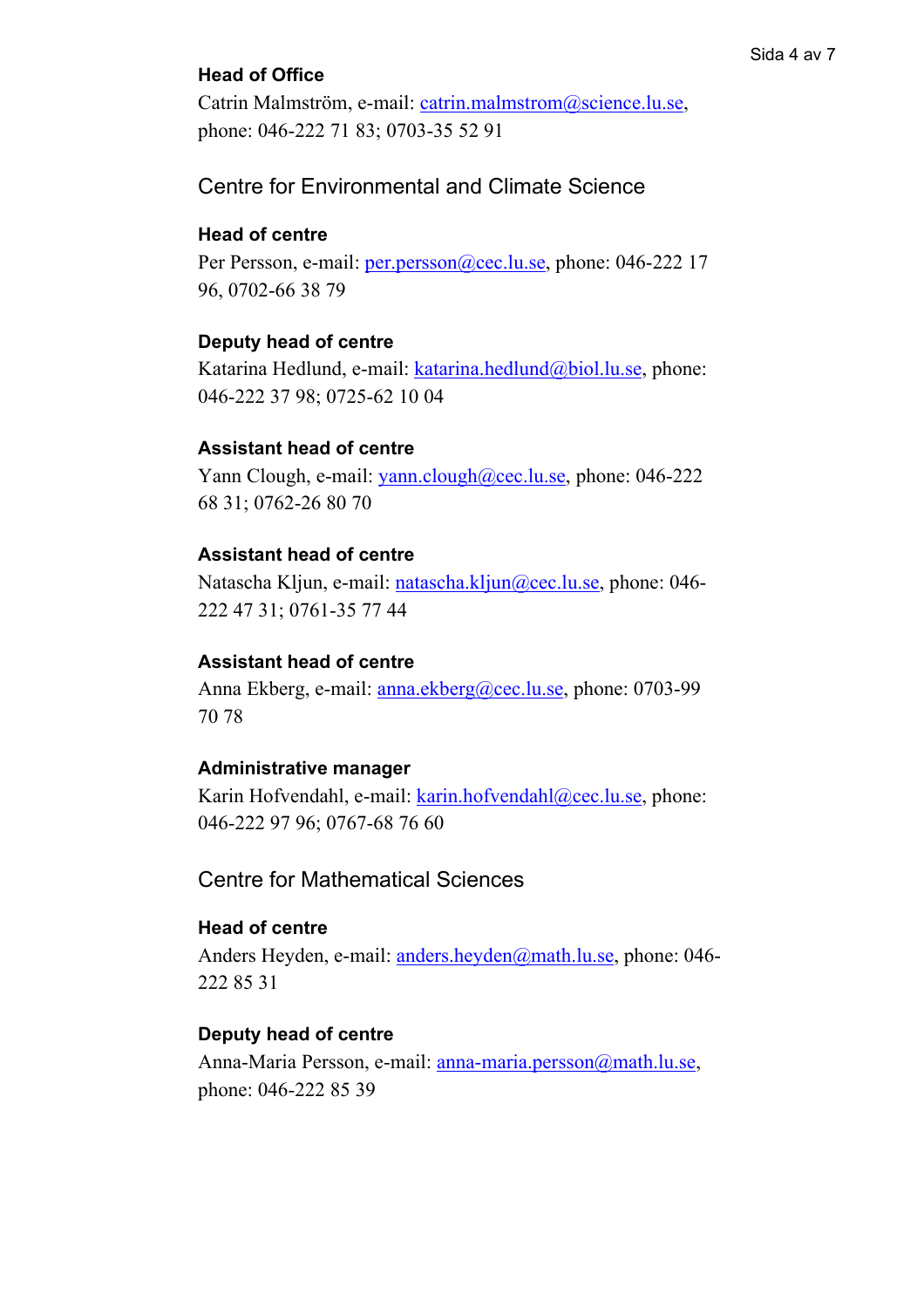# **Assistant head of centre**

Frank Wikström, e-mail: [frank.wikstrom@math.lth.se,](mailto:frank.wikstrom@math.lth.se) phone: 046-222 85 64

Department of Astronomy and Theoretical Physics

# **Head of department**

Marianne Sommarin, e-post: [marianne.sommarin@maxiv.lu.se,](mailto:marianne.sommarin@maxiv.lu.se) phone: 0706-62 38 74

# **Deputy and assistant head of department**

Johan Bijnens, e-post: [johan.bijnens@thep.lu.se,](mailto:johan.bijnens@thep.lu.se) tel: 046-222 04 47

# Department of Biology

### **Head of department**

Jessica Abbott, e-mail: [jessica.abbott@biol.lu.se,](mailto:jessica.abbott@biol.lu.se) phone: 046-222 93 04

### **Deputy head of department**

Tobias Uller, e-mail: [tobias.uller@biol.lu.se,](mailto:tobias.uller@biol.lu.se) phone: 046-222 30 94

# **Administrative manager**

Joakim Nilsson, e-mail: [joakim.nilsson@biol.lu.se,](mailto:joakim.nilsson@biol.lu.se) phone: 046-222 38 02; 0722 41 21 04

Department of Chemistry

# **Head of department**

Leif Bülow, e-mail: [leif.bulow@chem.lu.se,](mailto:leif.bulow@chem.lu.se) phone: 046-222 95 94

### **Deputy head of department**

Ola Wendt, e-mail: [ola.wendt@chem.lu.se,](mailto:ola.wendt@chem.lu.se) phone: 046-222 81 53; 0730 76 22 06

# **Assistant head of department**

Marie Skepö, e-mail: [marie.skepo@teokem.lu.se,](mailto:marie.skepo@teokem.lu.se) phone: 046-222 33 66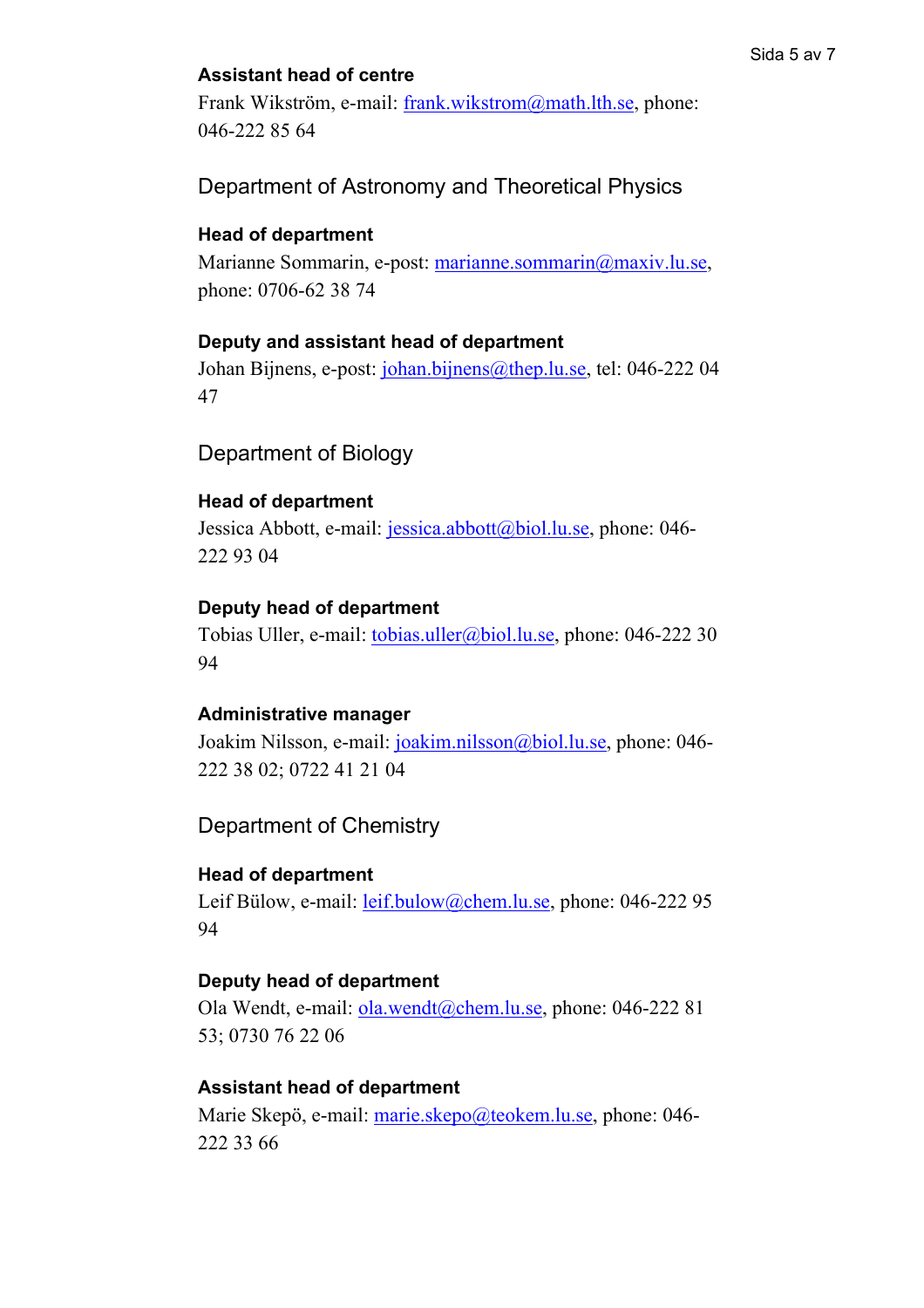#### **Deputy administrative manager**

Håkan Hansson, e-mail: [hakan.hansson@kilu.lu.se,](mailto:hakan.hansson@kilu.lu.se) phone: 046-222 93 05

#### Department of Geologi

#### **Head of department**

Anders Scherstén, e-mail: [anders.schersten@geol.lu.se,](mailto:anders.schersten@geol.lu.se) phone: 046-222 39 58; 0733-91 04 20

#### **Deputy and assistant head of department**

Raimund Muscheler, e-mail: [raimund.muscheler@geol.lu.se,](mailto:raimund.muscheler@geol.lu.se) phone: 046-222 04 54

#### **Administrative manager**

Gisela Caesar, e-mail: [gisela.caesar@cgbkansli.lu.se,](mailto:gisela.caesar@cgbkansli.lu.se) phone: 046-222 30 30; 0706-10 50 93

Department of Physical Geography and Ecosystem **Science** 

#### **Head of department**

Jonathan Seaquist, e-mail: [jonathan.seaquist@nateko.lu.se,](mailto:jonathan.seaquist@nateko.lu.se) phone: 046-222 39 74

#### **Deputy head and assistant head of department**

Anna Maria Jönsson, e-mail: [anna\\_maria.jonsson@nateko.lu.se](mailto:anna_maria.jonsson@nateko.lu.se) , phone: 046-222 94 10

#### **Assistant head of department**

Lars Eklundh, e-mail: [lars.eklundh@nateko.lu.se,](mailto:lars.eklundh@nateko.lu.se) phone: 046-222 96 55

#### **Administrative manager**

Gisela Caesar, e-mail: [gisela.caesar@cgbkansli.lu.se,](mailto:gisela.caesar@cgbkansli.lu.se) phone: 046-222 30 30; 0706-10 50 93